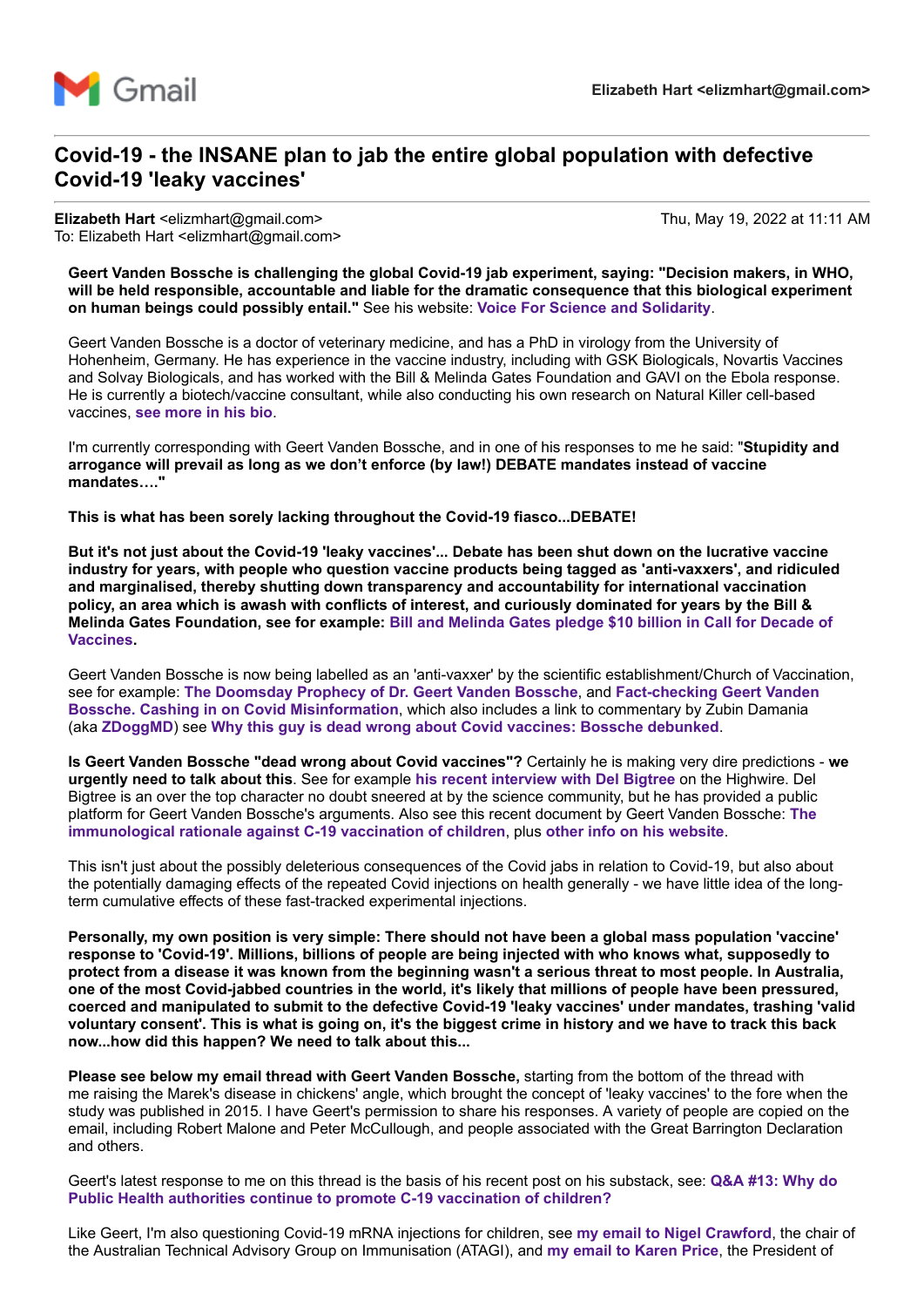the Royal Australian College of General Practitioners (RACGP). **So far I've received no response from either of these people. This is par for the course in Australia, where the scientific and medical establishment has contempt for the community, and refuses to be accountable.**

**Again, heed Geert Vanden Bossche's warning:** "**Stupidity and arrogance will prevail as long as we don't enforce (by law!) DEBATE mandates instead of vaccine mandates…."**

We must fight for open and transparent debate in our rapidly disintegrating liberal democracies.

**We urgently need to openly debate the grossly disproportionate and ill-targeted international Covid-19 response. We must track this back now...how did this happen?**

**Please see my email thread with Geert Vanden Bossche below.** The email discussion below also includes two of my published *BMJ* (*British Medical Journal*) rapid responses, i.e. **Is it ethical to vaccinate children to protect the elderly?** and **[Liberal democracies being turned upside down to 'protect health services'](https://www.bmj.com/content/364/bmj.l108/rr-4)**.

Elizabeth Hart **Independent researcher investigating the gross over-use of vaccine products and conflicts of interest in vaccination policy [vaccinationispolitical.net](http://vaccinationispolitical.net/)**

------- Forwarded message ----From: **Geert Vanden Bossche** Date: Sun, May 15, 2022 at 5:44 PM Subject: RE: Covid-19 - and the INSANE plan to jab the entire global population with defective jabs To: Elizabeth Hart <[elizmhart@gmail.com](mailto:elizmhart@gmail.com)> Cc: Emma McArthur, Gus Dalgleish, Jayanta Bhattacharya, Jessica Rose, Jonathan Engler, Martin Kulldorff, Philip McMillan, Marc Girardot, Nick Hudson, Patrick Layton, Paul Elias Alexander, Peter A. McCullough, Robert Malone, Roger Hodkinson, Karol Sikora, Sunetra Gupta

Hi Elizabeth,

The single biggest issue is that 'they' are concentrating on hospitalizations, not on transmission.

The more you turn the bug into a highly infectious pathogen (Delta, Omicron), the higher the likelihood you start to see hospitalizations in children too.

As the vaccines still largely protect against severe disease/ hospitalizations, 'they' think it's a good idea to get the kids jabbed too.

What these guys don't understand is that the C-19 vaccines, which do no longer induce neutralizing Abs (because of Omicron), are in fact preventing severe disease by virtue of non-neutralizing Abs (see my manuscript). The nonneutralizing Abs prevent *trans* infection in distant organs (including the lung) and thereby put high immune pressure on the virus' virulence. Of course, they have no clue that together with the infection-enhancing effect of these Abs at the upper respiratory tract, this evolution is now only expediting the breeding of variants that are not only highly infectious but also more virulent. *This is to say that the vaccines will soon no longer protect against severe disease. That's where they can forget about keeping hospitalizations low.*

Public Health folks should, of course, always focus on keeping hospitalizations low and avoiding a crash of our health system. However, what these dummies need to learn is that you have to achieve this by curbing the chain of transmission! The vaccines can't do this (that at least they've learned) but natural immunity can (that's the lesson they haven't learned yet). Suppressing natural immunity (by vaccines) during a pandemic paralyzes the sterilizing immune capacity of the population and , therefore, prevents herd immunity and promotes viral immune escape.

It will take time (and, unfortunately, many human lives) before they'll understand….It's only when hospitalizations in highly vaccinated countries will soon explode that they'll at least understand that …..it's time to hide...

Best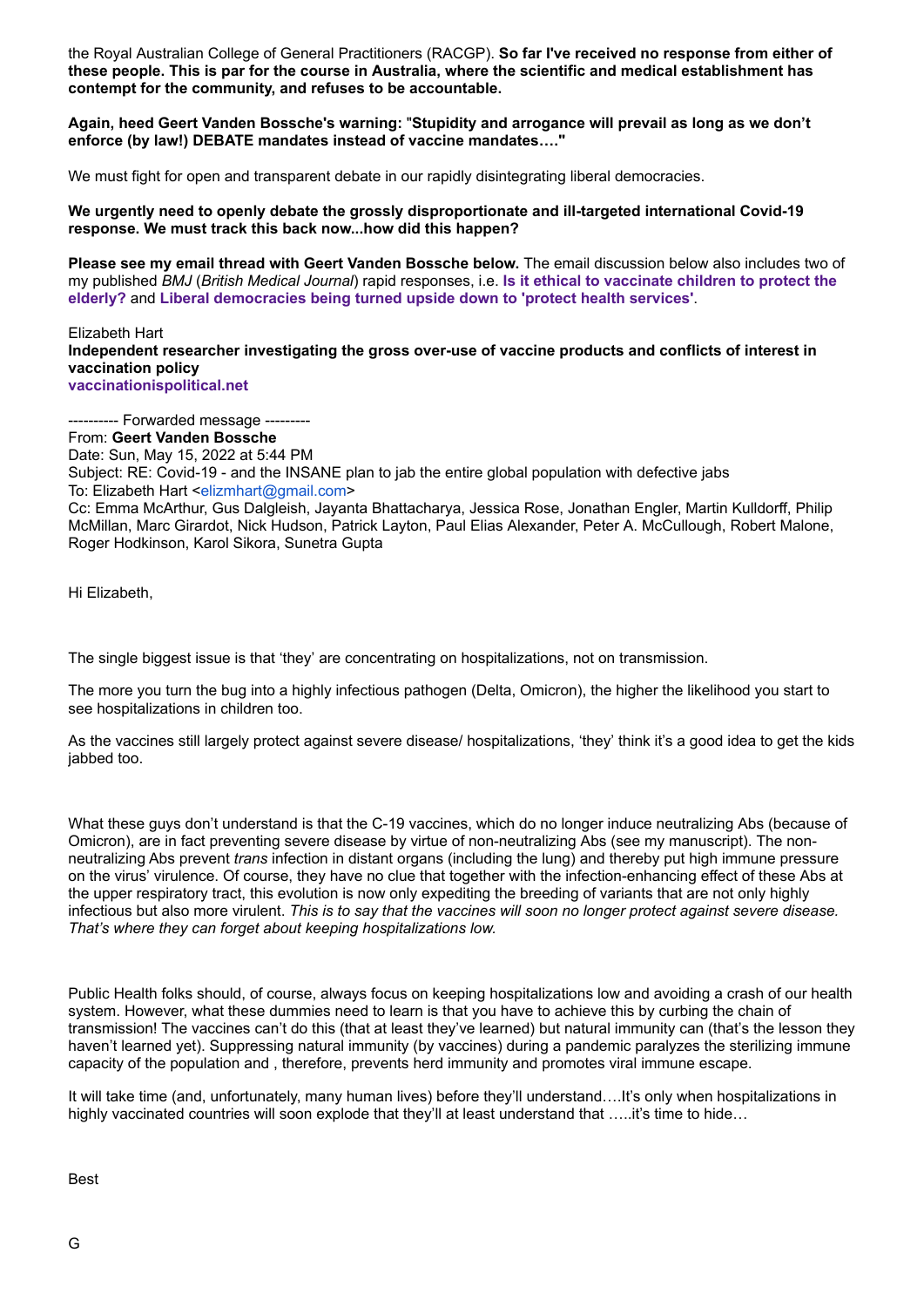**From:** Elizabeth Hart <[elizmhart@gmail.com>](mailto:elizmhart@gmail.com) **Sent:** Sunday, May 15, 2022 5:20 AM **To:** Geert Vanden Bossche **Cc:** Emma McArthur, Gus Dalgleish, Jayanta Bhattacharya, Jessica Rose, Jonathan Engler, Martin Kulldorff, Philip McMillan, Marc Girardot, Nick Hudson, Patrick Layton, Paul Elias Alexander, Peter A. McCullough, Robert Malone, Roger Hodkinson, Karol Sikora, Sunetra Gupta

**Subject:** Re: Covid-19 - and the INSANE plan to jab the entire global population with defective jabs

I'm no 'expert' Geert...but it's my very strong opinion that it's *INSANE* to be jabbing babies, children...or most people for that matter...with rubbish and potentially dangerous Covid or flu jabs.

In regard to children, it's *unbelievable* what is happening... Just looking at Covid, we have a situation where Covid-19 'leaky vaccines' have been rushed out into the community, two shots, across most age groups - **WHY?!?!?!? How did this happen? It was known from the beginning that Covid-19 wasn't a problem for most people - so how on earth did we end up with this crazy plan to jab the entire global population over and over again, regardless of individual risk with the virus?!?!?**

Now we find two jabs 'don't work'...so have another one...and another one...every few months! In Australia, the Morrison government has **'secured' [280 millions doses](https://nam12.safelinks.protection.outlook.com/?url=https%3A%2F%2Fwww.pm.gov.au%2Fmedia%2Faustralia-secures-additional-pfizer-biontech-vaccine-2022-and-2023&data=05%7C01%7C%7Caa2b6a088edc4ee07b0308da3621d875%7C84df9e7fe9f640afb435aaaaaaaaaaaa%7C1%7C0%7C637881816312232665%7CUnknown%7CTWFpbGZsb3d8eyJWIjoiMC4wLjAwMDAiLCJQIjoiV2luMzIiLCJBTiI6Ik1haWwiLCJXVCI6Mn0%3D%7C3000%7C%7C%7C&sdata=qHaE82m7LcufI46iaFPdVMK7L5KN7dp1DtPnmAg1j78%3D&reserved=0)** for our population of 26 million... This is an experiment in progress, **as [health minister Greg Hunt has admitted](https://nam12.safelinks.protection.outlook.com/?url=https%3A%2F%2Fwww.health.gov.au%2Fministers%2Fthe-hon-greg-hunt-mp%2Fmedia%2Finterview-with-david-speers-on-abc-insiders-on-the-covid-19-vaccine-rollout&data=05%7C01%7C%7Caa2b6a088edc4ee07b0308da3621d875%7C84df9e7fe9f640afb435aaaaaaaaaaaa%7C1%7C0%7C637881816312232665%7CUnknown%7CTWFpbGZsb3d8eyJWIjoiMC4wLjAwMDAiLCJQIjoiV2luMzIiLCJBTiI6Ik1haWwiLCJXVCI6Mn0%3D%7C3000%7C%7C%7C&sdata=0zhHCccyMaQ7RO7sidk5WO7FJgTkqO6r8h6ChyO%2Fd2o%3D&reserved=0)**: **"The world is engaged in the largest clinical trial, the largest global vaccination trial ever..." - without 'valid voluntary consent'!**

So knowing that the defective Covid-19 'leaky vaccines' don't prevent infection nor transmission, and purportedly provide very dubious 'protection' of very limited duration...**HOW ON EARTH COULD THESE JABS BE PRESSED UPON BABIES, CHILDREN, AND YOUNG PEOPLE AND OTHERS????? What is the Australian Technical Advisory Group on Immunisation (ATAGI) playing at in risking the naturally effective immune response of millions of people with these defective, experimental jabs?!**

Most people weren't ever at risk of hospitalisation or death with infection with SARS-CoV-2, i.e. they weren't at serious risk of Covid-19, but now all and sundry have been pressured, coerced and manipulated to submit to the dodgy jabs, without 'valid voluntary consent', i.e. in direct contravention of the requirement for 'valid consent' as stipulated in *The [Australian Immunisation Handbook](https://nam12.safelinks.protection.outlook.com/?url=https%3A%2F%2Fimmunisationhandbook.health.gov.au%2Fvaccination-procedures%2Fpreparing-for-vaccination&data=05%7C01%7C%7Caa2b6a088edc4ee07b0308da3621d875%7C84df9e7fe9f640afb435aaaaaaaaaaaa%7C1%7C0%7C637881816312232665%7CUnknown%7CTWFpbGZsb3d8eyJWIjoiMC4wLjAwMDAiLCJQIjoiV2luMzIiLCJBTiI6Ik1haWwiLCJXVCI6Mn0%3D%7C3000%7C%7C%7C&sdata=gX8yuLv8ZVuJKvvvwbFtObJzIVDIb8%2FSeKeWzv3euW4%3D&reserved=0)*.

And here we are, more than two years into this debacle, and millions of Australians have been *mandated* to submit to these defective jabs, i.e. No Jab, No Job; No Jab, No Restaurant; No Jab, No participation in civil society...No Jab, No Life... Forcing people to be compliant, and punishing those critical thinking people who refused to comply by ostracising them. This is what Australia has descended to...

**Is Australia the most Covid-jabbed country in the world,** *under mandates***?** Wow, just think about that... So much for our 'liberal democracy', with millions of people subject to coercive medical interventions - and the majority of doctors and nurses have gone along with it! Just 'following orders'...

#### **It's incredible...the scientific establishment and medical profession are in this ginormous international scandal up to their necks...**

How is this to be tackled? In Australia, 'the regulator', the TGA, is complicit. ATAGI is complicit. The Pharmaceutical Benefits Advisory Committee (PBAC) approval process, such as it was, has gone AWOL. The 'regulator' of healthcare practitioners, AHPRA, is rotten. The doctors and nurses' 'professional' organisations have been appalling - e.g. the RACGP, RACP, and the AMA. The 'health/medical' officers are unelected/unaccountable tyrants. The politicians are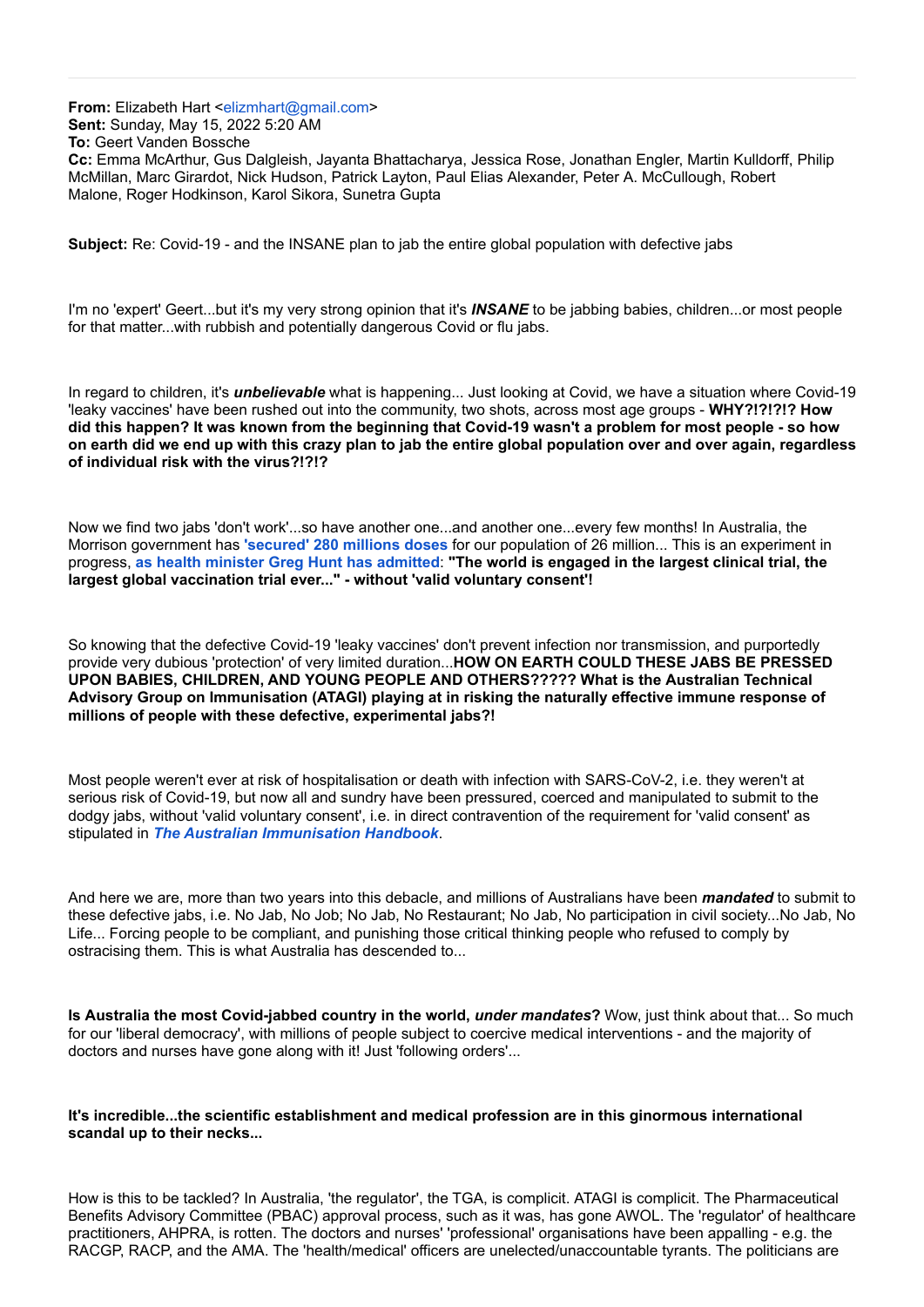traitors to the people. The mainstream media is biased and conflicted, e.g. particularly **the Murdoch media/News Corp Australia**, which is associated with **vaccine [development](https://nam12.safelinks.protection.outlook.com/?url=https%3A%2F%2Fwww.mcri.edu.au%2Fresearch%2Fthemes%2Finfection-and-immunity%2Fvaccine-and-immunisation-research-group-virgo&data=05%7C01%7C%7Caa2b6a088edc4ee07b0308da3621d875%7C84df9e7fe9f640afb435aaaaaaaaaaaa%7C1%7C0%7C637881816312232665%7CUnknown%7CTWFpbGZsb3d8eyJWIjoiMC4wLjAwMDAiLCJQIjoiV2luMzIiLCJBTiI6Ik1haWwiLCJXVCI6Mn0%3D%7C3000%7C%7C%7C&sdata=0yiwKuG1UoLAgmEwpYjTYDtZQwUBzTJ0uW6ylHeERho%3D&reserved=0)** [via its corporate partnership with the Murdoch](https://nam12.safelinks.protection.outlook.com/?url=https%3A%2F%2Fwww.mcri.edu.au%2Fcorporate-partners&data=05%7C01%7C%7Caa2b6a088edc4ee07b0308da3621d875%7C84df9e7fe9f640afb435aaaaaaaaaaaa%7C1%7C0%7C637881816312232665%7CUnknown%7CTWFpbGZsb3d8eyJWIjoiMC4wLjAwMDAiLCJQIjoiV2luMzIiLCJBTiI6Ik1haWwiLCJXVCI6Mn0%3D%7C3000%7C%7C%7C&sdata=o5%2FXI4hCfKM6RRwKvyYNmp07efc8eSgMtWtAoL6yW04%3D&reserved=0) Children's Research Institute, including Covid-19 vaccination with the Doherty Institute, i.e. **[VAX4COVID](https://nam12.safelinks.protection.outlook.com/?url=https%3A%2F%2Fvaxforcovid.org%2F&data=05%7C01%7C%7Caa2b6a088edc4ee07b0308da3621d875%7C84df9e7fe9f640afb435aaaaaaaaaaaa%7C1%7C0%7C637881816312232665%7CUnknown%7CTWFpbGZsb3d8eyJWIjoiMC4wLjAwMDAiLCJQIjoiV2luMzIiLCJBTiI6Ik1haWwiLCJXVCI6Mn0%3D%7C3000%7C%7C%7C&sdata=2uAOdMrR6F2wsXBJt3%2FZyjSuOduypGQTCNwEqYGj0YY%3D&reserved=0)**.

**How to respond to this appalling mess? More people are going to have to come out and step up to the plate, if the scientific establishment/medical profession is to salvage any honour from this disaster.**

In regard to jabbing children, one of the reasons is to supposedly protect others...you know...with rubbish injections which don't prevent infection nor transmission... The effective natural immune response of children, young people...most people...is being sacrificed to supposedly protect others, e.g. the elderly. *Unbelievable...* Talk about crimes against humanity!

Please see below my *BMJ* rapid response published on 5 August *2020* - note in particular the reference to Peter Openshaw, Imperial College London, and one of the members of NERVTAG, and the plan to jab children to protect the elderly because "A vaccine against Covid-19 may not work well in older people who are most at risk of becoming seriously ill and dying from the disease..." and this "may mean immunising others around them, such as children":

# Is it ethical to [vaccinate](https://nam12.safelinks.protection.outlook.com/?url=https%3A%2F%2Fwww.bmj.com%2Fcontent%2F364%2Fbmj.l108%2Frr-4&data=05%7C01%7C%7Caa2b6a088edc4ee07b0308da3621d875%7C84df9e7fe9f640afb435aaaaaaaaaaaa%7C1%7C0%7C637881816312232665%7CUnknown%7CTWFpbGZsb3d8eyJWIjoiMC4wLjAwMDAiLCJQIjoiV2luMzIiLCJBTiI6Ik1haWwiLCJXVCI6Mn0%3D%7C3000%7C%7C%7C&sdata=eUGstR%2F3q3e64srqzU0xhucZYytouwJHt1xIsIzTPE0%3D&reserved=0) children to protect the elderly?

#### Dear Editor

In his rapid response, Dr Anand says "Are drugs, including vaccines and blood products, monitored conscientiously by the good doctors? I believe not."[1]

I also have my doubts in regards to doctors conscientiously monitoring the growing number of vaccine products being pressed upon the community.

There are many vaccine products on the burgeoning vaccination schedule for children, including annual flu vaccination, and now fast-tracked coronavirus vaccination is looming.

Do any doctors wonder about the extraordinary number of vaccinations and revaccinations given to children nowadays? We have no idea of the long-term cumulative effects of this ever-increasing vaccine load.

I was astonished recently to read in The Guardian that children in the UK are given the nasal spray flu vaccine to protect their grandparents, even though children do not often get severe flu.[2]

This was acknowledged by Professor Peter Openshaw, from Imperial College London, one of the members of the UK's Sage scientific advisory sub-group Nervtag, during a House of Lords science and technology committee meeting in June to discuss COVID-19 vaccine development.

And now there are plans afoot to vaccinate children against SARS-CoV-2/COVID-19 to protect the elderly.

According to The Guardian article "A vaccine against Covid-19 may not work well in older people who are most at risk of becoming seriously ill and dying from the disease..." and this "may mean immunising others around them, such as children".

It's been reported that most paediatric cases with laboratory-confirmed SARS-CoV-2 infection are mild and severe COVID-19 disease in children is rare. (See comment published in The Lancet Child & Adolescent Health[3])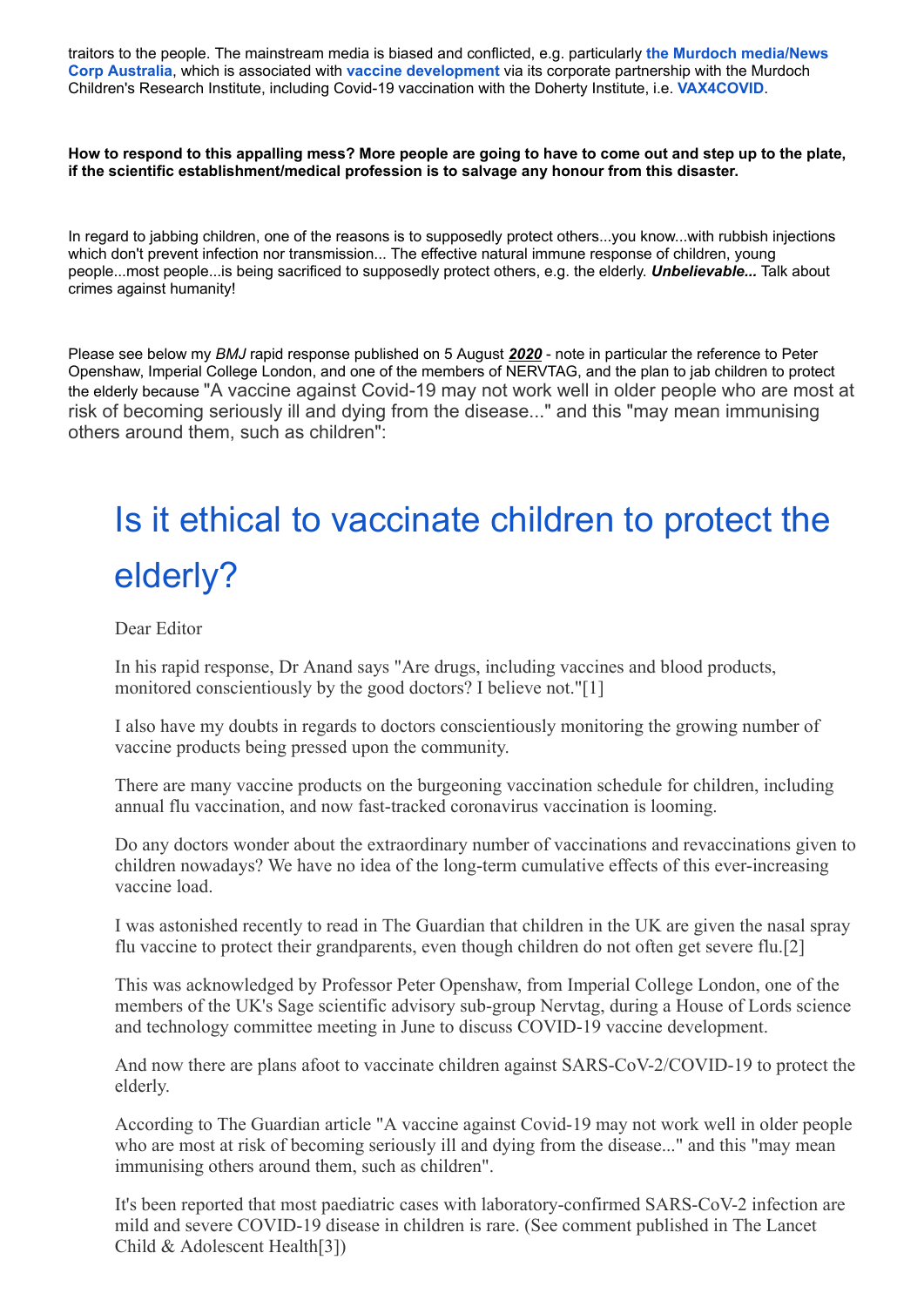How can it be ethical to vaccinate mass populations of children against SARS-CoV-2 to protect the elderly if most SARS-CoV-2 infections in children are mild, and severe COVID-19 disease in children is rare?

How can it be ethical to vaccinate mass populations of children against flu if children do not often get severe flu?

Vaccinations are medical interventions which have risks. It seems to me unethical to vaccinate someone against a disease which is not a significant threat to them to protect others, e.g. the elderly. This is a particularly serious matter to consider in countries which have coercive vaccination policies, e.g. Australia and the United States.

And now Reuters reports "AstraZeneca has been granted protection from future product liability claims related to its COVID-19 vaccine hopeful by most of the countries with which it has struck supply agreements..."

According to Reuters, Ruud Dobber, a member of Astra's senior executive team, said "This is a unique situation where we as a company simply cannot take the risk if in...four years the vaccine is showing side effects".[4]

So AstraZeneca has been granted protection from future product liability, and children around the world will be left with the risk of side effects in order to supposedly protect the elderly.

In my opinion this is not ethical.

What do doctors think about this, about vaccinating children with flu vaccines and future coronavirus vaccines to supposedly protect the elderly?

This is not to negate the risks of flu and SARS-CoV-2 for the elderly, but efforts should be concentrated on finding medications to help them directly, children's right to their own natural defences should not be sacrificed in this regard.

Can Fiona Godlee and Rapid Recommendations editors please urgently consider this matter?

References:

1. on Fiona Godlee. We can change practice - can we also change culture? BMJ 2019;364:l108

2. Covid-19 vaccine may not work for at risk older people, say scientists. The Guardian, 24 June 2020.

3. The immune system of children: the key to understanding SARS-CoV-2 susceptibility? [https://www.thelancet.com/journals/lanchi/article/PIIS2352-4642](https://nam12.safelinks.protection.outlook.com/?url=https%3A%2F%2Fwww.thelancet.com%2Fjournals%2Flanchi%2Farticle%2FPIIS2352-4642&data=05%7C01%7C%7Caa2b6a088edc4ee07b0308da3621d875%7C84df9e7fe9f640afb435aaaaaaaaaaaa%7C1%7C0%7C637881816312232665%7CUnknown%7CTWFpbGZsb3d8eyJWIjoiMC4wLjAwMDAiLCJQIjoiV2luMzIiLCJBTiI6Ik1haWwiLCJXVCI6Mn0%3D%7C3000%7C%7C%7C&sdata=G7pD3FOy04dT0k1xLziSvQ6Vdo0ldNYG3ZxRAPWnzjs%3D&reserved=0)(20)30135- 8/fulltext )

4. AstraZeneca to be exempted from coronavirus vaccine liability claims in most countries. Reuters, 30 July 2020.

**Competing interests:** No competing interests

### **05 August 2020**

Elizabeth M Hart

Independent citizen investigating the over-use of vaccine products and conflicts of interest in vaccination policy

Adelaide, Australia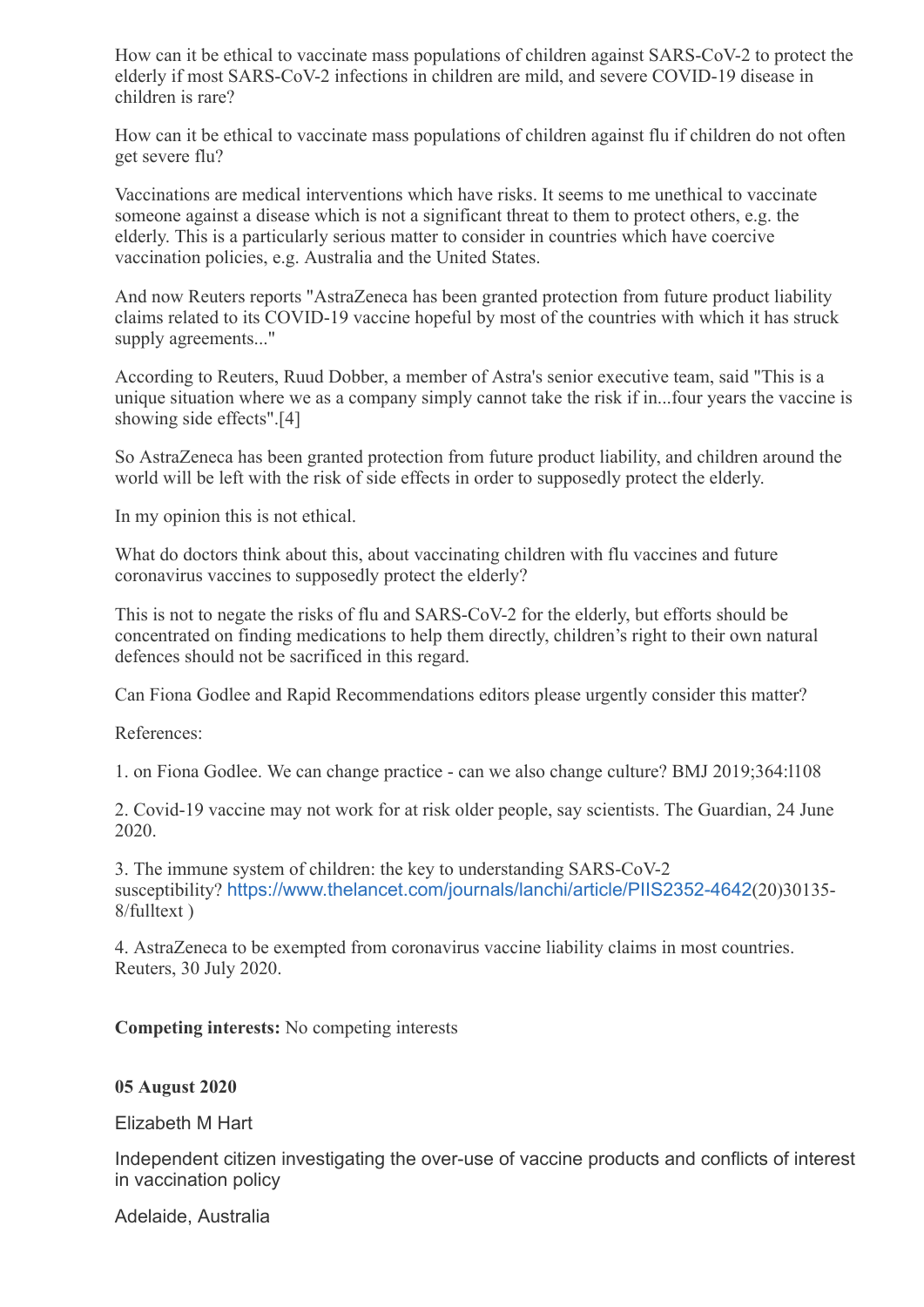Elizabeth

On Fri, May 13, 2022 at 11:58 PM geert vanden bossche wrote:

Sorry for typos

Made corrections below

geert

**From:** Geert Vanden Bossche **Sent:** Friday, May 13, 2022 4:12 PM **To:** Elizabeth Hart [<elizmhart@gmail.com>](mailto:elizmhart@gmail.com) **Cc:** Emma McArthur, Gus Dalgleish, Jayanta Bhattacharya, Jessica Rose, Jonathan Engler, Martin Kulldorff, Philip McMillan, Marc Girardot, Nick Hudson, Patrick Layton, Paul Elias Alexander, Peter A. McCullough, Robert Malone, Roger Hodkinson, Karol Sikora, Sunetra Gupta

**Subject:** RE: Covid-19 / Mareks / H5N1 H5N2

It's a shame that some dare to voice such strong opinions while not even understanding any of the complex science behind.

They may start educating themselves using with the document attached...

If that doesn't suffice, we'll invite them for a debate.

Stupidity and arrogance will prevail as long as we don't enforce (by law!) DEBATE mandates instead of vaccine mandates….

Best

G

**From:** Elizabeth Hart <[elizmhart@gmail.com>](mailto:elizmhart@gmail.com) **Sent:** Friday, May 13, 2022 12:39 PM **To:** geert vanden bossche **Cc:** Emma McArthur, Gus Dalgleish, Jayanta Bhattacharya, Jessica Rose, Jonathan Engler, Martin Kulldorff, Philip McMillan, Marc Girardot, Nick Hudson, Patrick Layton, Paul Elias Alexander, Peter A. McCullough, Robert Malone, Roger Hodkinson, Karol Sikora, Sunetra Gupta

**Subject:** Re: Covid-19 / Mareks / H5N1 H5N2

Honestly, I just want to go BALLISTIC!!!

There's so much to react to, it's never-ending…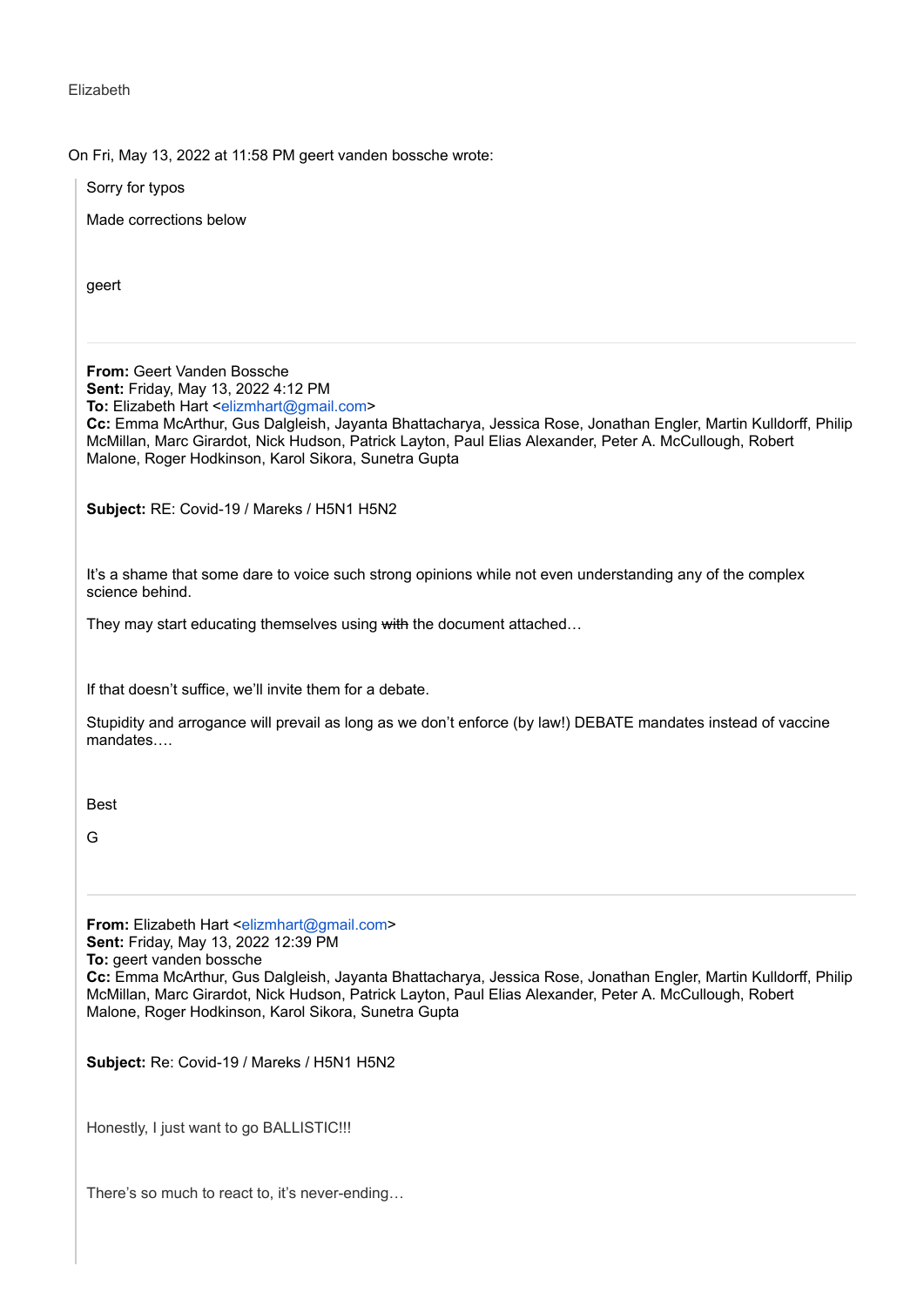# [https://fb.watch/cZQQ2\\_zzXd/](https://nam12.safelinks.protection.outlook.com/?url=https%3A%2F%2Ffb.watch%2FcZQQ2_zzXd%2F&data=05%7C01%7C%7Caa2b6a088edc4ee07b0308da3621d875%7C84df9e7fe9f640afb435aaaaaaaaaaaa%7C1%7C0%7C637881816312232665%7CUnknown%7CTWFpbGZsb3d8eyJWIjoiMC4wLjAwMDAiLCJQIjoiV2luMzIiLCJBTiI6Ik1haWwiLCJXVCI6Mn0%3D%7C3000%7C%7C%7C&sdata=K89dHyeYtUa%2FqAS39dscTv5x%2Fpm0KMzpHBfnNHd6y40%3D&reserved=0)

# **Gertie Spurling, Ch 7**

There's hope Australia's young children could be protected against Covid as early as this winter. The Therapeutic Goods Administration is currently looking at whether to approve a quarter dose of the Moderna vaccine for children aged between six months and six years.

In the US approval could be granted as early as next month.

The announcement comes as SA Health officials here voice their concerns about lagging second dose and booster vaccination rates in children.

## **Dr Emily Kirkpatrick, SA Health**

It is certainly a concern that we're seeing in children, that we're not seeing the uptake of the vaccination, particularly in kids who've already had a Covid-19 infection, perhaps during the summer school holidays. Our message really is, it's important to still get vaccinated, even if you've had a previous Covid-19 infection.

## **Gertie Spurling, Ch 7**

Covid cases are expected to swell this winter, and for the first time will collide with a genuine flu season. Of the thousands of cases reported nationally, people aged between 10 to 24 years, and children under 10 have been hardest hit. But it's the under fives that doctors are most concerned about.

## **Dr Rod Pearce, General Practitioner**

Flu is a nasty disease, can be a fatal disease in children. We've got two/three year olds that have never seen influenza, so their immune system, unless they've been vaccinated, is going to see influenza for the first time.

## **Gertie Spurling, Ch 7**

GPs are urging parents not to delay booking their kids in for a jab. Flu vaccines are free for children under five.

So here we have Covid and flu jab advertising on the Channel 7 News.

And the never-ending presumption that people/children aren't 'protected' unless they're 'vaccinated', so much to unpack here.

But here's a key point - about the general practitioner, Rod Pearce, shown in the segment. It's not disclosed that Pearce is the chairman of the Immunisation Coalition, a vaccine promoting organisation which is funded by vaccine providers Pfizer, moderna, Biocelect (Novavax), GlaxoSmithKline, Seqirus/CSL, Sanofi, and MSD (aka Merck), i.e. organisations that are pushing Covid and flu jabs! Google is also a sponsor/supporter.

[https://www.immunisationcoalition.org.au/about-us/](https://nam12.safelinks.protection.outlook.com/?url=https%3A%2F%2Fwww.immunisationcoalition.org.au%2Fabout-us%2F&data=05%7C01%7C%7Caa2b6a088edc4ee07b0308da3621d875%7C84df9e7fe9f640afb435aaaaaaaaaaaa%7C1%7C0%7C637881816312232665%7CUnknown%7CTWFpbGZsb3d8eyJWIjoiMC4wLjAwMDAiLCJQIjoiV2luMzIiLCJBTiI6Ik1haWwiLCJXVCI6Mn0%3D%7C3000%7C%7C%7C&sdata=YOckJNd55XmFBRfDlD8hOEaFdNntQDW5qRqDsAxKQM0%3D&reserved=0)

This sort of reporting/advertising is happening frequently, with members of the Immunisation Coalition flourishing their professional credentials as authority to push the jabs, but not disclosing conflicts of interest, i.e. associations with the vaccine industry.

This whole situation is so rotten…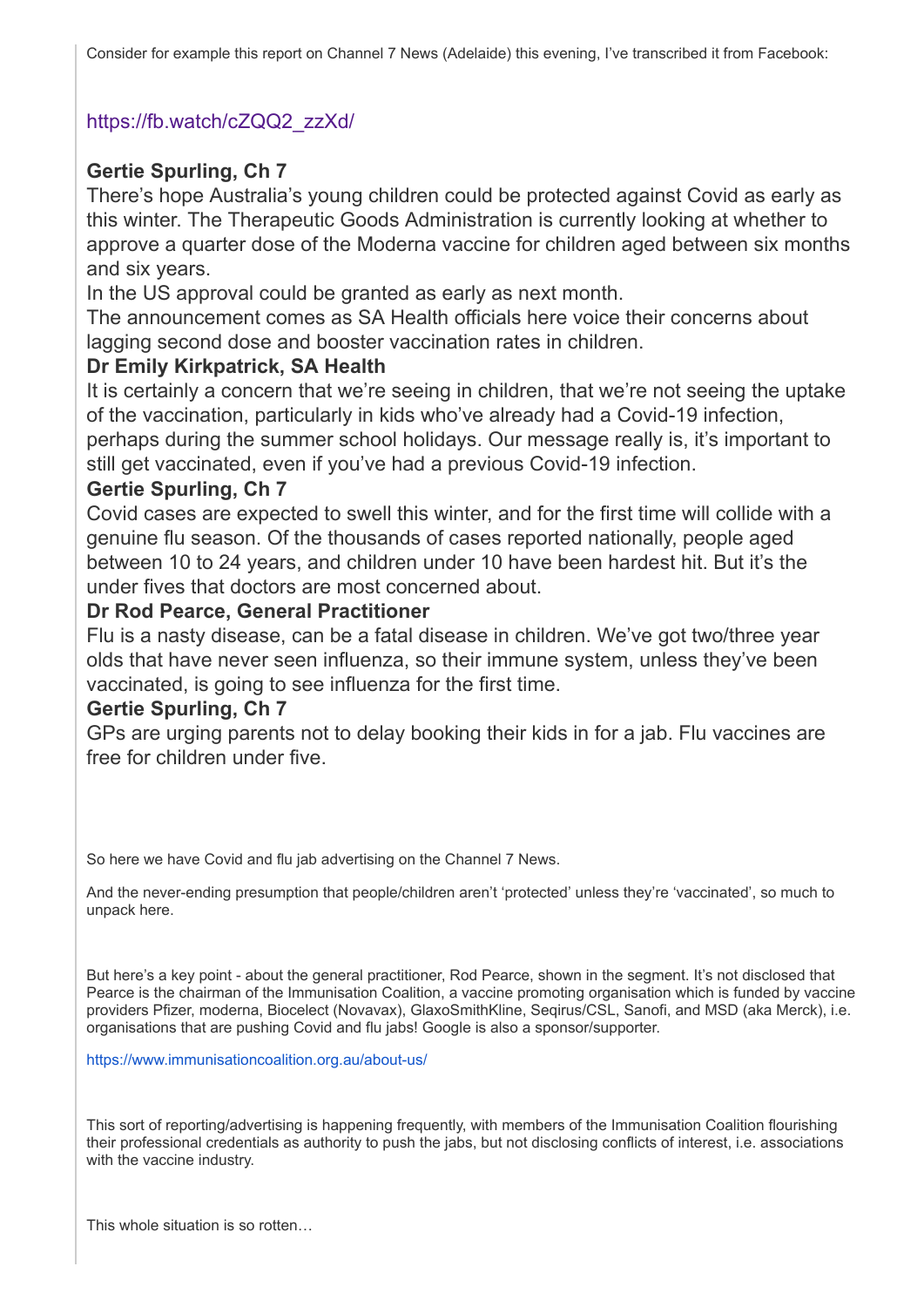Elizabeth

On Fri, 13 May 2022 at 4:28 pm, Elizabeth Hart [<elizmhart@gmail.com](mailto:elizmhart@gmail.com)> wrote:

Geert, re my email to you which questioned:

*If the virus only caused asymptomatic to mild or moderate infection in the vast majority of the unvaccinated population, and wasn't likely to allow for sustained transmission, and was likely to come to an end within 6-12 months***...**

**WHY WAS A PLAN TO JAB THE ENTIRE GLOBAL POPULATION...OVER AND OVER AGAIN...INITIATED?!?!?!?!**

Thanks for your reply to me which you've agreed I can share, i.e.:

**Before reaching that sound equilibrium where the virus becomes endemic (txs to herd immunity), this pandemic would of course have come with a price to pay: a few waves of morbidity with , however, a very low percentage of severe disease and death ( in >80y and people with comorbidities). The vast majority of infections would have gone asymptomatic or mild. This is in sharp contrast to MERS and SARS and that is probably what caused panic at WHO and made them declare this pandemic a health emergency of international concern. However, they should have realized very rapidly that SC-2 was a disease of immunologically vulnerable people only and that should always have known that mass vaccination during a pandemic with vaccines that cannot curb transmission always inevitably leads to expansion of more infectious immune escape variants...Even the virulence of the virus has now come under immune pressure and the likely consequences of that evolution will by far outnumber the case fatalities we would have seen without mass vaccination. This certainly applies when one protects the vulnerable ( only until herd immunity is reached in the population) and provides access to early outpatient treatment!**

Geert, it's very interesting to think about your reply in light of what has and is occurring with the grossly disproportionate and ill-targeted global Covid-19 response, and what might happen in future.

**How did this disastrous Covid-19 response happen, particularly the** *INSANE* **plan to jab the entire global population? This must be tracked back now, who is responsible for this debacle? Why has it been allowed to continue, largely unchecked? Why are there no effective checks and balances? Why has 'regulation' proved to be such a gross failure, and indeed is now dangerous in facilitating defective Covid jabs, including under mandates?**

In regard to the political damage done to our society, here's my *BMJ* rapid response, published on 18 December 2020:

Liberal [democracies](https://nam12.safelinks.protection.outlook.com/?url=https%3A%2F%2Fwww.bmj.com%2Fcontent%2F371%2Fbmj.m4847%2Frr-16&data=05%7C01%7C%7Caa2b6a088edc4ee07b0308da3621d875%7C84df9e7fe9f640afb435aaaaaaaaaaaa%7C1%7C0%7C637881816312232665%7CUnknown%7CTWFpbGZsb3d8eyJWIjoiMC4wLjAwMDAiLCJQIjoiV2luMzIiLCJBTiI6Ik1haWwiLCJXVCI6Mn0%3D%7C3000%7C%7C%7C&sdata=uWhaAXQ8rIUB%2FqeFIz9epHm6Z0YD0iMm3EZ9RB4o89s%3D&reserved=0) being turned upside down to 'protect health services'

Dear Editor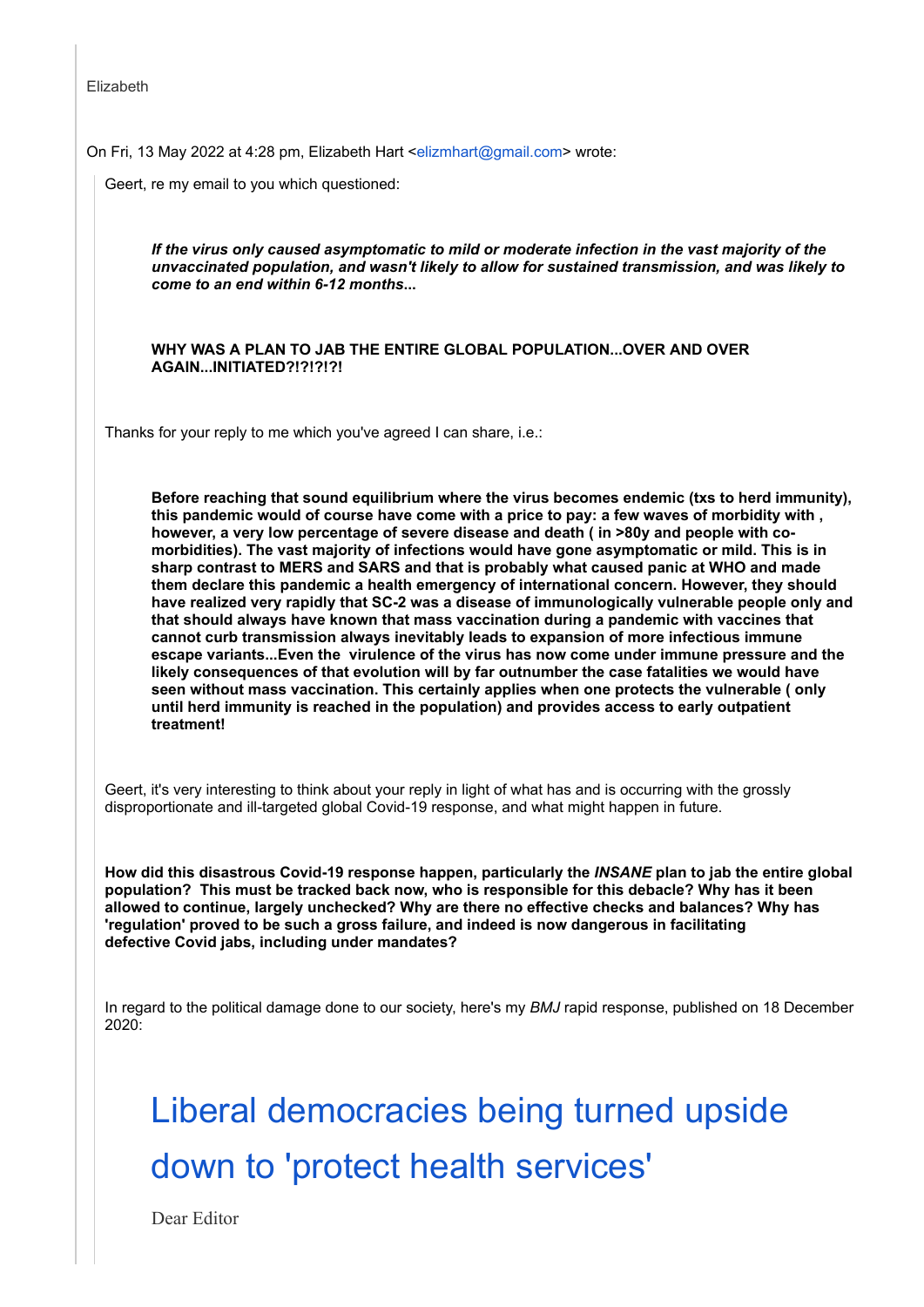Healthy people are being compelled to wear masks, to be tested with questionable PCR testing, and to be quarantined on the basis of questionable 'positive' tests. In South Australia and elsewhere, people are expected to have their every move tracked by QR codes in case of 'outbreaks'. People of all ages are now potentially at risk of mandatory coronavirus vaccination, possibly every year or even more often, with fast-tracked coronavirus vaccine products, for a virus which isn't a threat to most people, certainly not to those under 70 years.  $[1]$ 

And all this is supposedly to protect health services, such as the NHS in the UK, which apparently are not fit for purpose, and not equipped to respond to need, e.g. respiratory illnesses which emerge every year, particularly in the elderly. If all the money and resources that are currently being spent on questionable testing[2] and the more than 200 coronavirus vaccine candidates[3], were instead spent on finding effective treatments and preventatives for the vulnerable, how much better off might we be?

To put things in perspective, consider that over the past eleven months, globally 1.64 million deaths have been attributed to COVID-19.[4] These 1.64 million deaths must be seen in context with the 56 million deaths expected in the world annually.[5]

There has been a disproportionate and ill-targeted response to SARS-CoV-2, a response which has created dramatic upheaval throughout the world. Deaths and 'case' numbers attributed to COVID-19 have been used to impose serious restrictions on people's right to free movement and association, resulting in massive damage to the economy and social interaction. There must be independent and objective critical analysis of the global statistics being used to impose draconian restrictions.

Our 'liberal democracies' are being turned upside down by the current response to SARS-CoV-2, with civil liberties being trashed, and police forces being unleashed on those who dare to protest publicly. This is the most shocking political experience of my lifetime, at the hands of 'our own governments'.

Academics from various disciplines, e.g. via advisory groups such as SAGE, have influenced politicians, who appear to have yielded completely to these people, and imposed onerous ongoing restrictions on the community. But who are these academics? I asked this question in my BMJ rapid response: Who are the members of SAGE? There must be transparency and accountability for coronavirus policy.[6]

At last The BMJ is eliciting some information, for instance we're finding out about conflicts of interest of SAGE members which were previously not disclosed.[7] There is much to consider here, not just about SAGE, but also about other groups, there's a vast network which is influencing coronavirus policy.

This is an extremely serious political situation - the quest must continue for transparency and accountability for the disproportionate and ill-targeted SARS-CoV-2 response.

### References:

1. See deaths by registered age group. Deaths registered weekly in England and Wales, provisional: week ending 4 December 2020. Office for National Statistics: https://www.ons. [gov.uk/peoplepopulationandcommunity/birthsdeathsandmarri...](https://nam12.safelinks.protection.outlook.com/?url=https%3A%2F%2Fwww.ons.gov.uk%2Fpeoplepopulationandcommunity%2Fbirthsdeathsandmarriages%2Fdeaths%2Fbulletins%2Fdeathsregisteredweeklyinenglandandwalesprovisional%2Flatest&data=05%7C01%7C%7Caa2b6a088edc4ee07b0308da3621d875%7C84df9e7fe9f640afb435aaaaaaaaaaaa%7C1%7C0%7C637881816312232665%7CUnknown%7CTWFpbGZsb3d8eyJWIjoiMC4wLjAwMDAiLCJQIjoiV2luMzIiLCJBTiI6Ik1haWwiLCJXVCI6Mn0%3D%7C3000%7C%7C%7C&sdata=t1jfxnDyTBH6qlDNIpddexJEgNDaP91rtYDrhkccblQ%3D&reserved=0)

2. Elizabeth Hart BMJ rapid response: Coronavirus mass testing - a gross waste of money and resources: [https://www.bmj.com/content/371/bmj.m4460/rr-2](https://nam12.safelinks.protection.outlook.com/?url=https%3A%2F%2Fwww.bmj.com%2Fcontent%2F371%2Fbmj.m4460%2Frr-2&data=05%7C01%7C%7Caa2b6a088edc4ee07b0308da3621d875%7C84df9e7fe9f640afb435aaaaaaaaaaaa%7C1%7C0%7C637881816312232665%7CUnknown%7CTWFpbGZsb3d8eyJWIjoiMC4wLjAwMDAiLCJQIjoiV2luMzIiLCJBTiI6Ik1haWwiLCJXVCI6Mn0%3D%7C3000%7C%7C%7C&sdata=%2Bo1pYxyMGAxACgf1nGm912RboLUIEIfNjcki6YY47gA%3D&reserved=0)

3. Peter McIntyre et al. COVID-19 vaccines - are we there yet? Australian Prescriber, 17 December 2020: [https://www.nps.org.au/australian-prescriber/articles/covid-19](https://nam12.safelinks.protection.outlook.com/?url=https%3A%2F%2Fwww.nps.org.au%2Faustralian-prescriber%2Farticles%2Fcovid-19-vaccines-are-we-there-yet&data=05%7C01%7C%7Caa2b6a088edc4ee07b0308da3621d875%7C84df9e7fe9f640afb435aaaaaaaaaaaa%7C1%7C0%7C637881816312232665%7CUnknown%7CTWFpbGZsb3d8eyJWIjoiMC4wLjAwMDAiLCJQIjoiV2luMzIiLCJBTiI6Ik1haWwiLCJXVCI6Mn0%3D%7C3000%7C%7C%7C&sdata=iTCkRpcBVAYDdWUyvk2bocyUkw39YWH%2B%2BsnyBeiDN6M%3D&reserved=0) vaccines-...

4. Number of novel coronavirus (COVID-19) deaths worldwide as of December 16, 2020, by country. Statista: [https://www.statista.com/statistics/1093256/novel-coronavirus-](https://nam12.safelinks.protection.outlook.com/?url=https%3A%2F%2Fwww.statista.com%2Fstatistics%2F1093256%2Fnovel-coronavirus-2019ncov-deaths-worldwide-by-country%2F&data=05%7C01%7C%7Caa2b6a088edc4ee07b0308da3621d875%7C84df9e7fe9f640afb435aaaaaaaaaaaa%7C1%7C0%7C637881816312232665%7CUnknown%7CTWFpbGZsb3d8eyJWIjoiMC4wLjAwMDAiLCJQIjoiV2luMzIiLCJBTiI6Ik1haWwiLCJXVCI6Mn0%3D%7C3000%7C%7C%7C&sdata=r5d7mV3zLRs27i%2Feo0C39PYDW08aace97mFYlXs31qQ%3D&reserved=0)2019ncov-d...

5. Worldometers: [https://www.worldometers.info/](https://nam12.safelinks.protection.outlook.com/?url=https%3A%2F%2Fwww.worldometers.info%2F&data=05%7C01%7C%7Caa2b6a088edc4ee07b0308da3621d875%7C84df9e7fe9f640afb435aaaaaaaaaaaa%7C1%7C0%7C637881816312232665%7CUnknown%7CTWFpbGZsb3d8eyJWIjoiMC4wLjAwMDAiLCJQIjoiV2luMzIiLCJBTiI6Ik1haWwiLCJXVCI6Mn0%3D%7C3000%7C%7C%7C&sdata=XVPtETfJrAjbsw8X0CwEVjPNmmHj41UcJBMPbS7vbcI%3D&reserved=0) accessed 18 December 2020.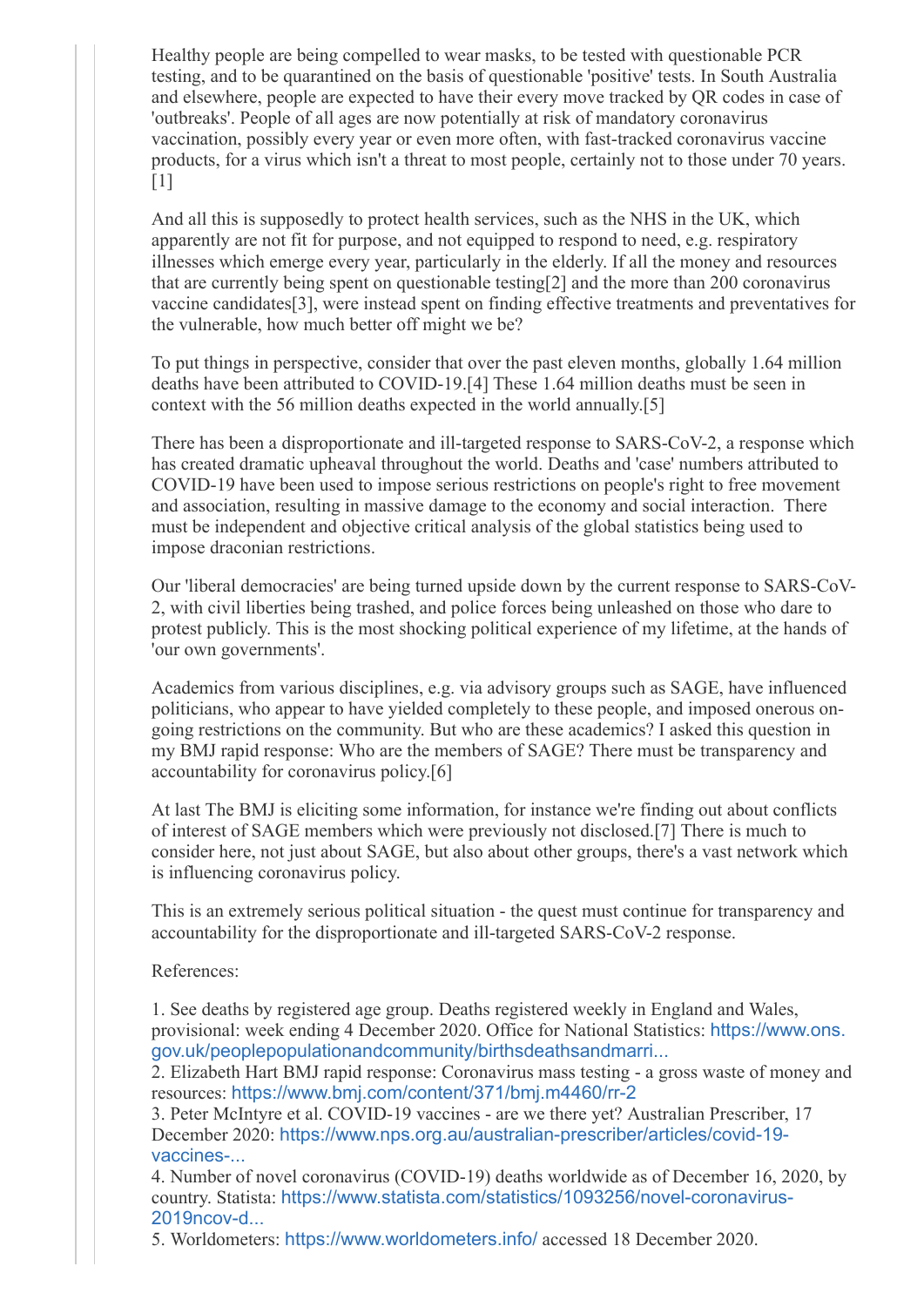6. Elizabeth Hart BMJ rapid response: Who are the members of SAGE? There must be [transparency and accountability for coronavirus policy:](https://nam12.safelinks.protection.outlook.com/?url=https%3A%2F%2Fwww.bmj.com%2Fcontent%2F371%2Fbmj.m4235%2Frr-1&data=05%7C01%7C%7Caa2b6a088edc4ee07b0308da3621d875%7C84df9e7fe9f640afb435aaaaaaaaaaaa%7C1%7C0%7C637881816312232665%7CUnknown%7CTWFpbGZsb3d8eyJWIjoiMC4wLjAwMDAiLCJQIjoiV2luMzIiLCJBTiI6Ik1haWwiLCJXVCI6Mn0%3D%7C3000%7C%7C%7C&sdata=14wKOvo%2BXhd7zXs%2B5k6ohlKALkbHHpuiQ4NXe%2FOErPc%3D&reserved=0) https://www.bmj.com/ content/371/bmj.m4235/rr-1

7. See: Rebecca Coombes. Covid-19: SAGE members' interests published by government 10 months into pandemic: [https://www.bmj.com/content/371/bmj.m4911](https://nam12.safelinks.protection.outlook.com/?url=https%3A%2F%2Fwww.bmj.com%2Fcontent%2F371%2Fbmj.m4911&data=05%7C01%7C%7Caa2b6a088edc4ee07b0308da3621d875%7C84df9e7fe9f640afb435aaaaaaaaaaaa%7C1%7C0%7C637881816312232665%7CUnknown%7CTWFpbGZsb3d8eyJWIjoiMC4wLjAwMDAiLCJQIjoiV2luMzIiLCJBTiI6Ik1haWwiLCJXVCI6Mn0%3D%7C3000%7C%7C%7C&sdata=sN1YaNjV3V875wByEXvZcIcAq6QsIkCnQbaJJDyfAD0%3D&reserved=0) and Paul D Thacker. [Conflicts of interest among the UK government's covid-19 advisers:](https://nam12.safelinks.protection.outlook.com/?url=https%3A%2F%2Fwww.bmj.com%2Fcontent%2F371%2Fbmj.m4716&data=05%7C01%7C%7Caa2b6a088edc4ee07b0308da3621d875%7C84df9e7fe9f640afb435aaaaaaaaaaaa%7C1%7C0%7C637881816312232665%7CUnknown%7CTWFpbGZsb3d8eyJWIjoiMC4wLjAwMDAiLCJQIjoiV2luMzIiLCJBTiI6Ik1haWwiLCJXVCI6Mn0%3D%7C3000%7C%7C%7C&sdata=ykZE1UC6Dn3uAsSbWkXuFKoA%2F7mdo%2F9ISJ0ELMmM3wk%3D&reserved=0)https://www.bmj.com/ content/371/bmj.m4716

**Competing interests:** No competing interests

#### **18 December 2020**

Elizabeth M Hart

Independent person investigating the over-use of vaccine products and conflicts of interest in vaccination policy

Adelaide, Australia

Elizabeth

On Thu, May 12, 2022 at 2:44 PM Elizabeth Hart <[elizmhart@gmail.com>](mailto:elizmhart@gmail.com) wrote:

Thanks very much for your response Geert.

You say: **"we started out with a virus that caused asymptomatic to mild or moderate infection in the vast majority of the unvaccinated population"**.

So this means it wasn't a serious problem for most people? It was something their own immune system could have responded to effectively?

You also say: **"asymptomatic to mild or moderate infection in the vast majority of the unvaccinated population...does not normally allow for sustained transmission"**. And **"that's how and why previous** *natural* **pandemics came to an end within 6-12 months"**.

#### **?!?!?!?!?!?!?!**

*If the virus only caused asymptomatic to mild or moderate infection in the vast majority of the unvaccinated population, and wasn't likely to allow for sustained transmission, and was likely to come to an end within 6-12 months***...**

**WHY WAS A PLAN TO JAB THE ENTIRE GLOBAL POPULATION...OVER AND OVER AGAIN...INITIATED?!?!?!?!**

Elizabeth

On Mon, May 9, 2022 at 6:15 PM geert vanden bossche wrote: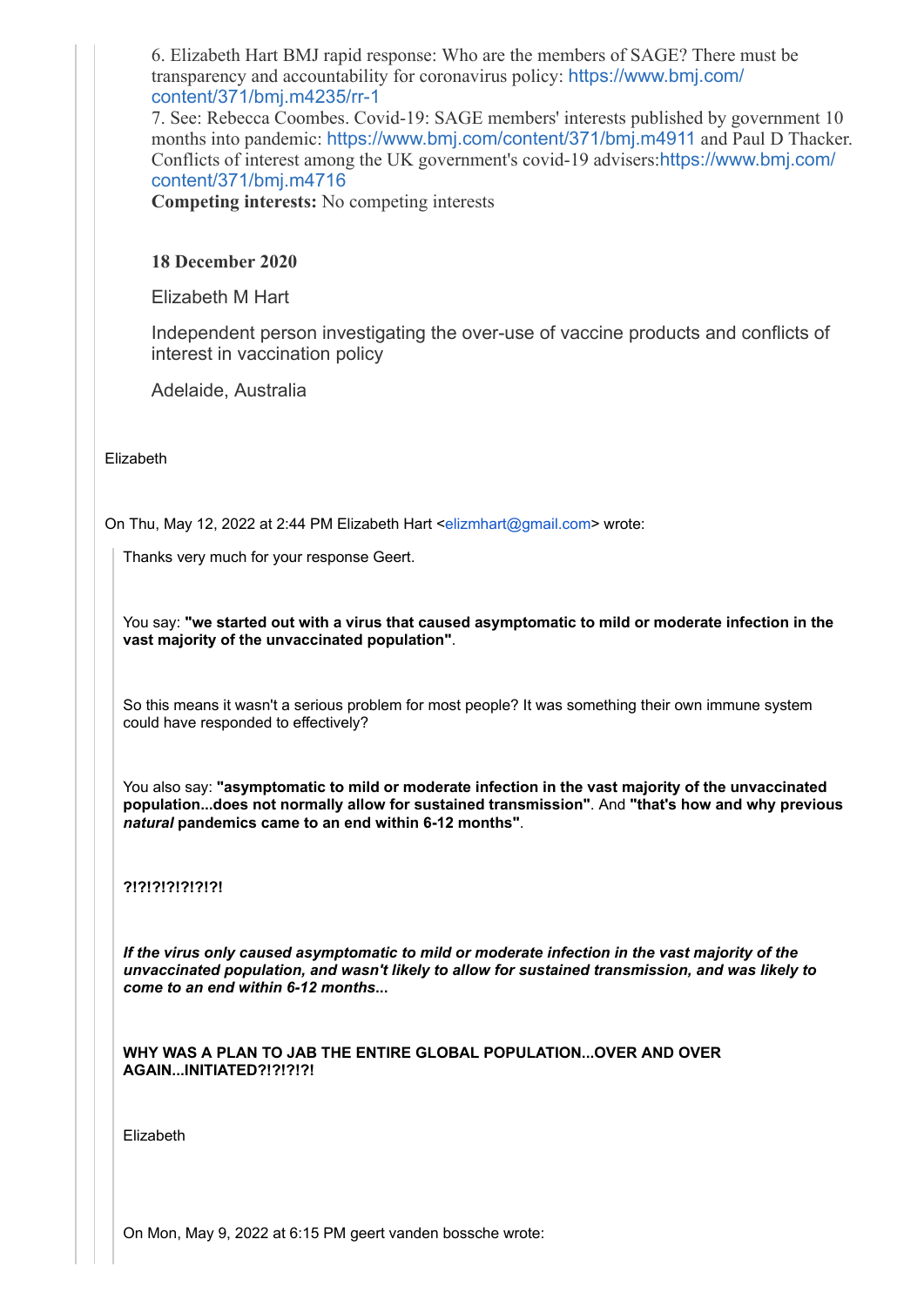I understand. People **erroneously** use the Marek example as a model of how symptomatic vaccine could lead to a catastrophic scenario.

#### **It's important to understand that the Marek example does not apply to the current situation at all!!**

As pointed out correctly, vaccination against Marek still allows for infectious spread of a viral strain **that –** in its own right **- is otherwise too lethal to persist**. Vaccination, therefore, protects vaccinated chicken from getting lethal disease, whereas it does not protect the unvaccinated chicken; that's pretty straightforward. The effect is immediate; it's not triggered by population-level immune pressure driving rapid evolution of the virus.

The situation we're experiencing right now is totally different: we started out with a virus that caused asymptomatic to mild or moderate infection in the vast majority of the unvaccinated population and, therefore, does not normally allow for sustained transmission (that's how and why previous *natural* pandemics came to an end within 6-12 months). The more people you vaccinate during a pandemic, the more you allow the population to sustain viral transmission because of population-level immune pressure and the resulting natural selection of more infectious variants. **In contrast to the situation with Marek, it's the enhanced resistance to potentially virus-neutralizing Abs that will first make the VACCINEES more susceptible to infection and ultimately also to a higher level of virulence** (as high prevalence of elevated titers of non-neutralizing, infection-enhancing Abs place high immune pressure on viral virulence by virtue of the *trans* infection-inhibiting effect of these very non-neutralizing Abs in distant organs, including the LRT).

As the non-vaccinated do not suffer from the deleterious effects of these non-neutralizing vaccinal Abs, they continue to train their innate immunity after each disease-fighting experience. This improves their polyspecific innate immune protection and enables them to take care of all CoVs, including all SC-variants. That's why we're now observing negative vaccine efficacy across the different age groups.

I know this is complex but it suffices to understand that in case of Marek, it's all about the (high level of *) intrinsic virulence* of the virus whereas mass vaccination against a relatively mild virus during a pandemic will ultimately lead to preponderance of non-neutralizing Abs in vaccinees. **It's these Abs that will make the virus more infectious and ultimately more virulent** in those who've been erroneously primed with the 'Wuhan' vaccine and are, therefore, sitting on this type of deleterious Abs. In the unvaccinated, however, the 'more infectious' variants serve as a live attenuated vaccine! (of course, as one should never vaccinate vulnerable people with a live attenuated vaccine, Omicron can, indeed, also cause (severe) disease in unvaccinated people who're immune compromised).

#### **We absolutely need to forget about the Marek case when it comes to drawing parallels to the current pandemic.**

Alike mass vaccination, overcrowding may also generate high infectious pressure and, therefore, lead to enhanced immune pressure. So, if one wants to cite an example that is to some extent comparable to the current situation, it makes more sense to refer to the rapid spread of Influenza in densely populated poultry areas:

*" Any viral variant that is capable of restoring the capacity of S-NTD to induce fusogenic rearrangement of S without jeopardizing the enhanced infectiousness of the virus would qualify. This reasoning is consistent with observations made in avian influenza epidemics in chicken, where high infectiousness and rapid transmission in highly dense chicken populations selects for a more fusogenic hemagglutinin (HA) protein (which serves a function similar to that of the coronavirus spike protein). Variants that incorporate a polybasic cleavage site (already present in SC-2 spike protein!) in their hemagglutinin (HA) protein can enhance fusogenic rearrangement of HA and, therefore, strengthen the capacity of the virus to infect distant target cells in trans. The selection of a more fusogenic HA variant has enabled avian influenza [viruses to evolve from low-pathogenicity into highly pathogenic variants \(https://www.nature.com/](https://nam12.safelinks.protection.outlook.com/?url=https%3A%2F%2Fwww.nature.com%2Farticles%2Fs41591-020-0820-9.pdf&data=05%7C01%7C%7Caa2b6a088edc4ee07b0308da3621d875%7C84df9e7fe9f640afb435aaaaaaaaaaaa%7C1%7C0%7C637881816312232665%7CUnknown%7CTWFpbGZsb3d8eyJWIjoiMC4wLjAwMDAiLCJQIjoiV2luMzIiLCJBTiI6Ik1haWwiLCJXVCI6Mn0%3D%7C3000%7C%7C%7C&sdata=eR%2FzQVcsQc87l%2BxTQ9pjM5CdCygSK5b7i2tkjOb1pIc%3D&reserved=0) articles/s41591-020-0820-9.pdf)"* (see on p. 23 of my manifesto which I recently updated according to the current Omicron situation: see attached).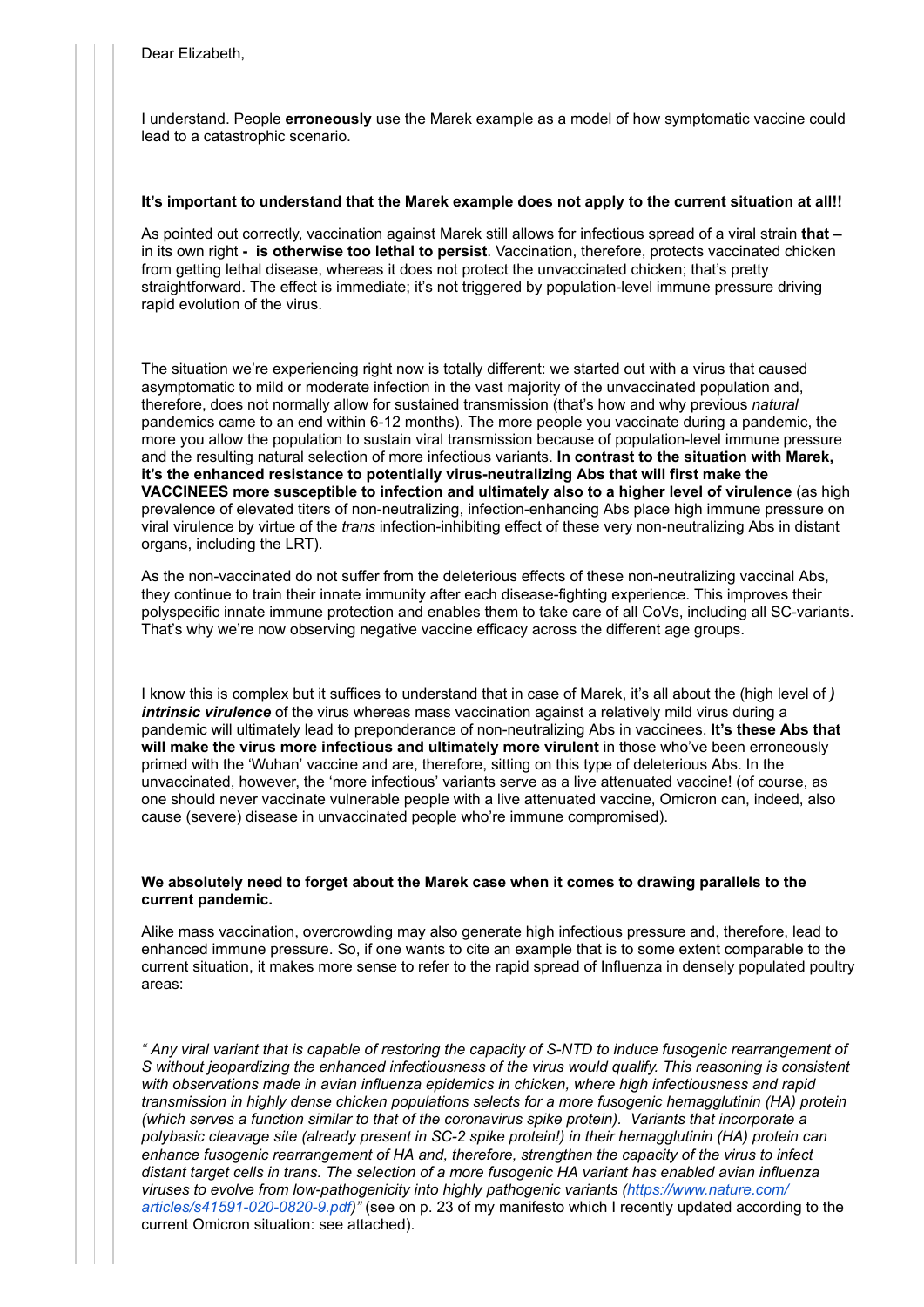| Geert<br>From: Elizabeth Hart <elizmhart@gmail.com><br/>Sent: Monday, May 9, 2022 9:44 AM<br/>To: Geert Vanden Bossche, Roger Hodkinson, Gus Dalgleish, Emma McArthur, Philip McMillan, Nick<br/>Hudson, Peter A. McCullough, Robert Malone, Jessica Rose, Patrick Layton, Paul Elias Alexander, Karol<br/>Sikora, Martin Kulldorff, Sunetra Gupta, Jayanta Bhattacharya, Marc Girardot, Jonathan Engler<br/>Subject: Covid-19 / Mareks / H5N1 H5N2<br/>Geert, I'm a bit confused about what's going on with Covid-19 and the jabs<br/>You indicate it's the 'vaccinated' who are at risk with the Covid jabs. For example, as detailed in your<br/>document The immunological rationale against C-19 vaccination of children (copy attached) which<br/>includes many statements about the danger of implementing Covid-19 jabs, e.g.<br/>(g) Priming the child's immune system with C-19 vaccines is likely to further enhance immune<br/>escape and increase the infectiousness and virulence of future variants.<br/>(h) Increasingly, it is unvaccinated children who will be best able to handle future infection by<br/>new SC-2 variants, compared to vaccinated children and vaccinated adults---because the</elizmhart@gmail.com> |  |
|--------------------------------------------------------------------------------------------------------------------------------------------------------------------------------------------------------------------------------------------------------------------------------------------------------------------------------------------------------------------------------------------------------------------------------------------------------------------------------------------------------------------------------------------------------------------------------------------------------------------------------------------------------------------------------------------------------------------------------------------------------------------------------------------------------------------------------------------------------------------------------------------------------------------------------------------------------------------------------------------------------------------------------------------------------------------------------------------------------------------------------------------------------------------------------------------------------------------------------------------|--|
|                                                                                                                                                                                                                                                                                                                                                                                                                                                                                                                                                                                                                                                                                                                                                                                                                                                                                                                                                                                                                                                                                                                                                                                                                                            |  |
|                                                                                                                                                                                                                                                                                                                                                                                                                                                                                                                                                                                                                                                                                                                                                                                                                                                                                                                                                                                                                                                                                                                                                                                                                                            |  |
|                                                                                                                                                                                                                                                                                                                                                                                                                                                                                                                                                                                                                                                                                                                                                                                                                                                                                                                                                                                                                                                                                                                                                                                                                                            |  |
|                                                                                                                                                                                                                                                                                                                                                                                                                                                                                                                                                                                                                                                                                                                                                                                                                                                                                                                                                                                                                                                                                                                                                                                                                                            |  |
|                                                                                                                                                                                                                                                                                                                                                                                                                                                                                                                                                                                                                                                                                                                                                                                                                                                                                                                                                                                                                                                                                                                                                                                                                                            |  |
|                                                                                                                                                                                                                                                                                                                                                                                                                                                                                                                                                                                                                                                                                                                                                                                                                                                                                                                                                                                                                                                                                                                                                                                                                                            |  |
|                                                                                                                                                                                                                                                                                                                                                                                                                                                                                                                                                                                                                                                                                                                                                                                                                                                                                                                                                                                                                                                                                                                                                                                                                                            |  |
|                                                                                                                                                                                                                                                                                                                                                                                                                                                                                                                                                                                                                                                                                                                                                                                                                                                                                                                                                                                                                                                                                                                                                                                                                                            |  |
|                                                                                                                                                                                                                                                                                                                                                                                                                                                                                                                                                                                                                                                                                                                                                                                                                                                                                                                                                                                                                                                                                                                                                                                                                                            |  |
|                                                                                                                                                                                                                                                                                                                                                                                                                                                                                                                                                                                                                                                                                                                                                                                                                                                                                                                                                                                                                                                                                                                                                                                                                                            |  |
|                                                                                                                                                                                                                                                                                                                                                                                                                                                                                                                                                                                                                                                                                                                                                                                                                                                                                                                                                                                                                                                                                                                                                                                                                                            |  |
|                                                                                                                                                                                                                                                                                                                                                                                                                                                                                                                                                                                                                                                                                                                                                                                                                                                                                                                                                                                                                                                                                                                                                                                                                                            |  |
|                                                                                                                                                                                                                                                                                                                                                                                                                                                                                                                                                                                                                                                                                                                                                                                                                                                                                                                                                                                                                                                                                                                                                                                                                                            |  |
|                                                                                                                                                                                                                                                                                                                                                                                                                                                                                                                                                                                                                                                                                                                                                                                                                                                                                                                                                                                                                                                                                                                                                                                                                                            |  |
|                                                                                                                                                                                                                                                                                                                                                                                                                                                                                                                                                                                                                                                                                                                                                                                                                                                                                                                                                                                                                                                                                                                                                                                                                                            |  |
|                                                                                                                                                                                                                                                                                                                                                                                                                                                                                                                                                                                                                                                                                                                                                                                                                                                                                                                                                                                                                                                                                                                                                                                                                                            |  |
|                                                                                                                                                                                                                                                                                                                                                                                                                                                                                                                                                                                                                                                                                                                                                                                                                                                                                                                                                                                                                                                                                                                                                                                                                                            |  |
|                                                                                                                                                                                                                                                                                                                                                                                                                                                                                                                                                                                                                                                                                                                                                                                                                                                                                                                                                                                                                                                                                                                                                                                                                                            |  |
|                                                                                                                                                                                                                                                                                                                                                                                                                                                                                                                                                                                                                                                                                                                                                                                                                                                                                                                                                                                                                                                                                                                                                                                                                                            |  |
| unvaccinated have unhampered capacity to naturally activate innate Ab-mediated sterilized                                                                                                                                                                                                                                                                                                                                                                                                                                                                                                                                                                                                                                                                                                                                                                                                                                                                                                                                                                                                                                                                                                                                                  |  |
| immunity, whereas the vaccinated have compromised innate immunity and are prone to<br>breakthrough infections (due to declining vaccinal Ab titers) and potentially predisposed to                                                                                                                                                                                                                                                                                                                                                                                                                                                                                                                                                                                                                                                                                                                                                                                                                                                                                                                                                                                                                                                         |  |
| Ab-dependent enhancement of disease (due to suboptimal neutralizing capacity of vaccinal<br>Abs). (My emphasis.)                                                                                                                                                                                                                                                                                                                                                                                                                                                                                                                                                                                                                                                                                                                                                                                                                                                                                                                                                                                                                                                                                                                           |  |
|                                                                                                                                                                                                                                                                                                                                                                                                                                                                                                                                                                                                                                                                                                                                                                                                                                                                                                                                                                                                                                                                                                                                                                                                                                            |  |
| This is at odds with Andrew Read et al's 2015 chicken and Marek's disease study, which raised the                                                                                                                                                                                                                                                                                                                                                                                                                                                                                                                                                                                                                                                                                                                                                                                                                                                                                                                                                                                                                                                                                                                                          |  |
| subject of 'leaky vaccines', and states:                                                                                                                                                                                                                                                                                                                                                                                                                                                                                                                                                                                                                                                                                                                                                                                                                                                                                                                                                                                                                                                                                                                                                                                                   |  |
|                                                                                                                                                                                                                                                                                                                                                                                                                                                                                                                                                                                                                                                                                                                                                                                                                                                                                                                                                                                                                                                                                                                                                                                                                                            |  |
| Could some vaccines drive the evolution of more virulent pathogens? Conventional wisdom is                                                                                                                                                                                                                                                                                                                                                                                                                                                                                                                                                                                                                                                                                                                                                                                                                                                                                                                                                                                                                                                                                                                                                 |  |
| that natural selection will remove highly lethal pathogens if host death greatly reduces<br>transmission. Vaccines that keep hosts alive but still allow transmission could thus allow very                                                                                                                                                                                                                                                                                                                                                                                                                                                                                                                                                                                                                                                                                                                                                                                                                                                                                                                                                                                                                                                |  |
| virulent strains to circulate in a population. Here we show experimentally that immunization of                                                                                                                                                                                                                                                                                                                                                                                                                                                                                                                                                                                                                                                                                                                                                                                                                                                                                                                                                                                                                                                                                                                                            |  |
| chickens against Marek's disease virus enhances the fitness of more virulent strains, making it<br>possible for hyperpathogenic strains to transmit. Immunity elicited by direct vaccination or by                                                                                                                                                                                                                                                                                                                                                                                                                                                                                                                                                                                                                                                                                                                                                                                                                                                                                                                                                                                                                                         |  |
| maternal vaccination prolongs host survival but does not prevent infection, viral                                                                                                                                                                                                                                                                                                                                                                                                                                                                                                                                                                                                                                                                                                                                                                                                                                                                                                                                                                                                                                                                                                                                                          |  |
| replication or transmission, thus extending the infectious periods of strains otherwise too                                                                                                                                                                                                                                                                                                                                                                                                                                                                                                                                                                                                                                                                                                                                                                                                                                                                                                                                                                                                                                                                                                                                                |  |
| lethal to persist. Our data show that anti-disease vaccines that do not prevent<br>transmission can create conditions that promote the emergence of pathogen strains that                                                                                                                                                                                                                                                                                                                                                                                                                                                                                                                                                                                                                                                                                                                                                                                                                                                                                                                                                                                                                                                                  |  |
| cause more severe disease in unvaccinated hosts. (My emphasis.)                                                                                                                                                                                                                                                                                                                                                                                                                                                                                                                                                                                                                                                                                                                                                                                                                                                                                                                                                                                                                                                                                                                                                                            |  |
|                                                                                                                                                                                                                                                                                                                                                                                                                                                                                                                                                                                                                                                                                                                                                                                                                                                                                                                                                                                                                                                                                                                                                                                                                                            |  |